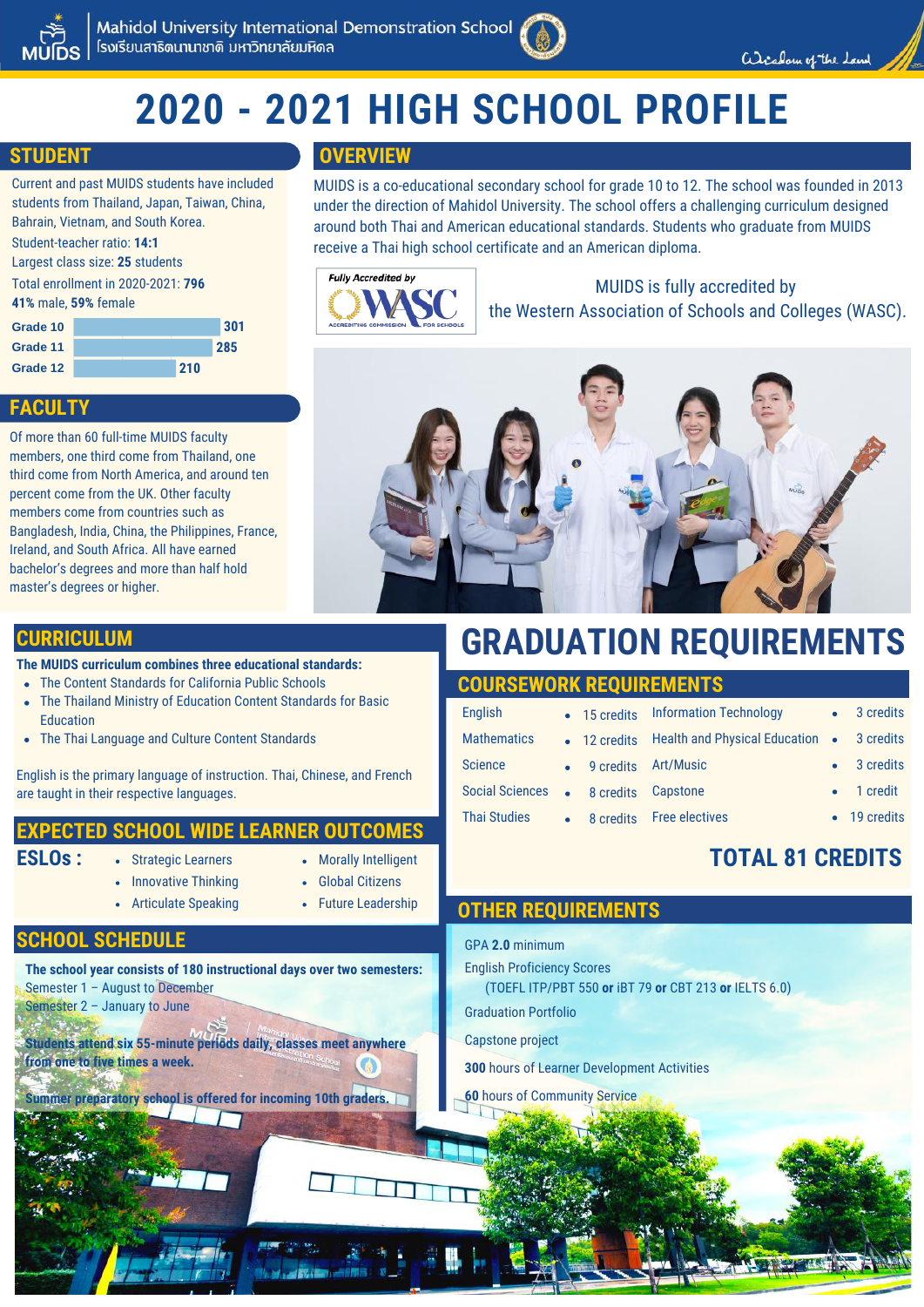# **GRADING SYSTEM**

Grades at MUIDS are assigned on a **4.0** scale (**5.0** scale for all AP classes). MUIDS provides weighted GPA based on the credits earn for each class. The school does not rank students. Credit Recovery (Remediation) is required for all Fs.



|       | <b>GPA</b>    |     |              |  |
|-------|---------------|-----|--------------|--|
| Grade | Regular       | AP  | Percent      |  |
| А     | 4             | 5   | $90 - 100\%$ |  |
| $B+$  | 3.5           | 4.5 | 85 - 89%     |  |
| в     | 3             | 4   | $80 - 84\%$  |  |
| $C+$  | 2.5           | 3.5 | $75 - 79%$   |  |
| C     | $\mathcal{P}$ | 3   | $70 - 74%$   |  |
| $D+$  | 1.5           | 2.5 | $65 - 69%$   |  |
| D     | 1             | 2   | $60 - 64%$   |  |
| F     | Ω             | Ω   | $0 - 59%$    |  |
|       | Incomplete    |     |              |  |

# **CUMULATIVE GPA DISTRIBUTION**



# **FACILITIES**

MUIDS is located on an enclosed campus adjacent to Mahidol University in the Bangkok suburb of Salaya. The fullywireless campus is equipped with state of the art facilities which include science laboratories, computer labs (PC/Mac), indoor and outdoor athletic facilities, an auditorium, a seminar room, music and art studios, and a library with multiple study rooms. Additionally, our students and faculty have full access to Mahidol University facilities and campus events.

# **SATs**

| 178 students from class of |              |  |  |
|----------------------------|--------------|--|--|
| 2020 and 2021 reported     |              |  |  |
| 2019-2020                  | <b>MUIDS</b> |  |  |

| <b>Math</b>  | 635  |
|--------------|------|
| <b>ERW</b>   | 481  |
| <b>Total</b> | 1116 |
|              |      |

# **ADVANCED COURSES**

### **Accelerated Courses**

Grade 11 students may choose to enroll in Accelerated Math 11, Accelerated Physics and Accelerated Chemistry in lieu of the required general math and science classes, based on their academic achievements in grade 10. The classes are taught at a faster pace and go into greater depth.

### **AP Courses**

Currently AP courses are only available for grade 12 students. All students enrolled must take the AP exam in May.

- AP Calculus
- AP Computer Science A
- AP Studio Art: 2-D Design

# **AP TEST SCORES 2020**

2019-2020: **1** AP Scholar with Distinction, **2** AP Scholar with Honor and **1** AP Scholar

|              |      |              |      | Calculus AB   Eng Lit   Computer Sci A   2-D Art & Design |
|--------------|------|--------------|------|-----------------------------------------------------------|
| Global       | 3.07 | 2.84         | 3.26 | 3.49                                                      |
| Thailand     | 3.45 | 3.31         | 3.53 | 3.48                                                      |
| <b>MUIDS</b> | 3.80 | $\vert$ 92 H | 2.67 | 3.25                                                      |

### **Advanced Elective Courses**

- Advanced Biology
- Advanced Chemistry
- Advanced History (AS Level)
- Computer Science and Engineering  $\bullet$
- **Robotics**
- Finance Valuation and Investment
- Accounting
- Economics

# **EXTRACURRICULAR ACTIVITIES**

- **Leadership**: Students have opportunities to develop leadership and management skills by taking part in Student Government, House Leaders, Peer Tutoring Program, and other activities.
- **Athletics**: MUIDS is a member of the Asia International Schools Athletics Association (AISAA) and actively participate in all sports competitions including soccer, basketball, volleyball, badminton, track and field, orchestra and dance. The school hosts its annual Sports Day and House Tournaments.
- **Clubs**: MUIDS offers wide range of clubs namely Model United Nations (MUN), Manga Club, Sustainable Actions Club, Chess Club, Literature Club, Dance Club, Yearbook Club, Jazz Band Club, E-Sports Club and more.
- **Job shadowing/internship**: Students are encouraged to gain experience about their prospect careers through job shadowing and internship. In 2019-2020, almost 150 students completed their job shadowing/internship programs in various organizations such as public hospitals, accounting firms, sports centers, laboratories, and television networks.
- **Week Without Walls**: Majority of students in each grade level participate in a yearly Week Without Walls exploratory education program. The learning activities include visiting cultural centers, engaging in outdoor scientific experiments, and learning about past events in historical sites and museums.